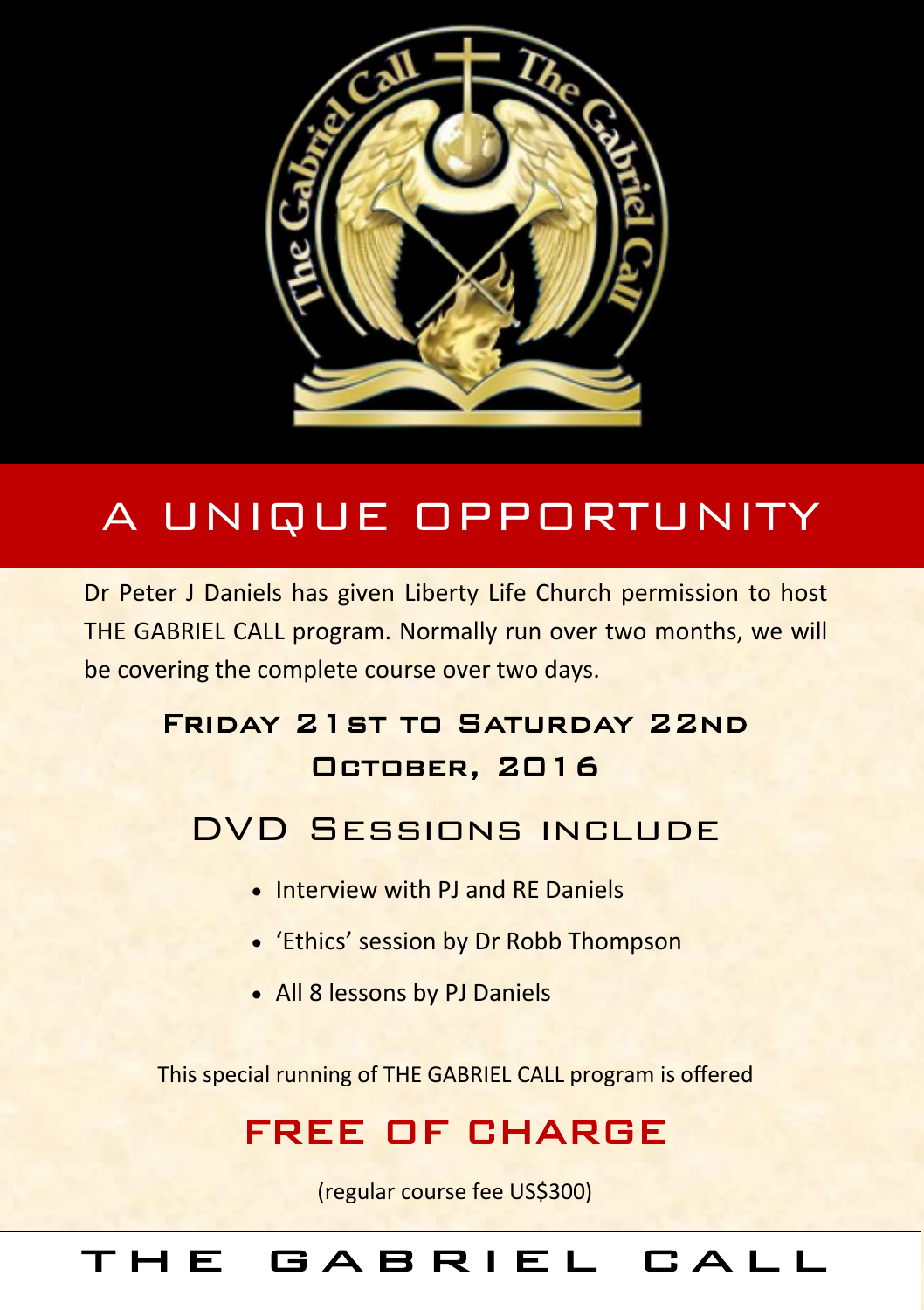#### Economic Rescue For the Local Church

#### Participants Will Receive…

A complimentary set of CD's covering subject matter for the relevant lessons.

#### LUNCH WITH DR DANIELS

As an additional blessing, Dr Daniels will join us for lunch on Saturday 22nd October. Refreshments and light lunch provided at a cost of \$40 per person, payable with registration.

#### PARTICIPATION REQUIREMENTS

Participants must be over eighteen years of age, belong to a local church, and be nominated by their Senior Pastor.

#### Registration Closes

Tuesday 11th October, 2016

## **[REGISTER ONLINE HERE](https://goo.gl/forms/jtsDQ4RpmTIWlXOV2)**

#### Venue

Liberty Life Church, 121 Morphett Road, Camden Park SA 5038 www.libertylife.com.au

## Session times

Friday 21st October 6.30 to 9.00pm

Saturday 22nd October 8.15am to 5.30pm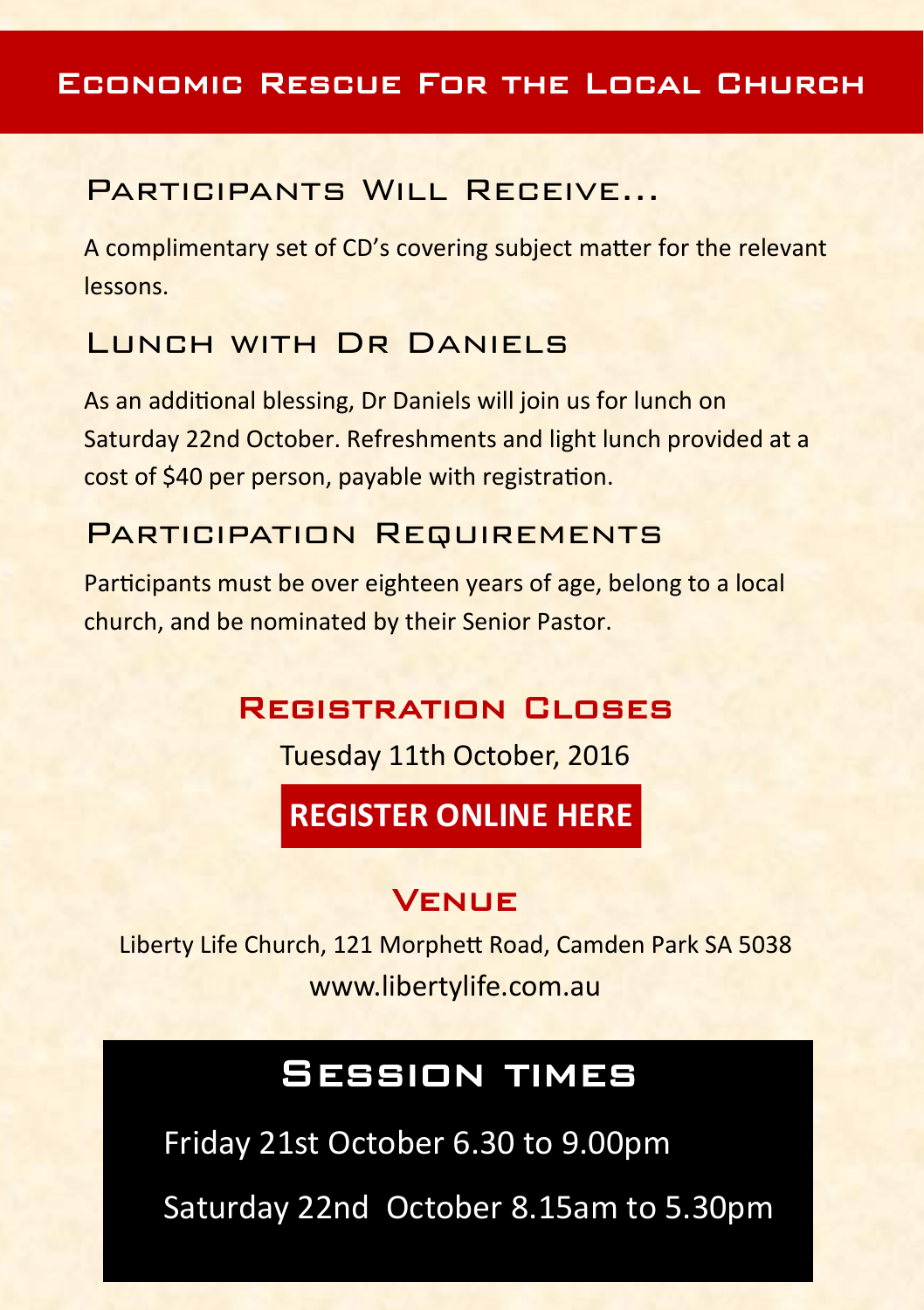#### The Gabriel Call…

Is the largest single initiative for financing evangelism through local churches in the history of Christendom. The program is best explained by its Goal and Mission **Statements** 

THE GOAL is to train and have fully operational by the year 2025, over one million Christians in business tithing funds to the local church. This will result in a minimum of 200 billion dollars being tithed to the local church for evangelism.

The Mission is to provide a cutting edge training program for pastors, facilitators and those wishing to become Kingdom Builders.

To reach this goals and achieve this mission, the World Centre for Entrepreneurial Studies has developed a unique training program called The Gabriel Call. The program is designed to support the authority of the local church in evangelism and to provide an effective economic platform for this. Our objective is to see the program fully operational in 50,000 churches in the English speaking world by 2025.



### Dr Peter J Daniels

#### International Chairman and Founder of The Gabriel Call

Dr Peter J Daniels is a well-known and respected Australian Christian international business statesman of substance. He came from a disadvantaged background and his early years were plagued by illiteracy and ignorance. In spite of numerous disadvantages, he built a large business in real

estate in Australia with South-East Asia connections. He has served on international boards covering the four corners of the globe and has been deeply involved in Christian outreach throughout the world for more than 46 years. Dr Peter Daniels and Robina, his wife of more than 60 years, have three children and eight grandchildren, all of whom are committed Christians. Peter and Robina attend Liberty Life Church, in South Australia, with Pastor Bill Nott and his wife Heather.